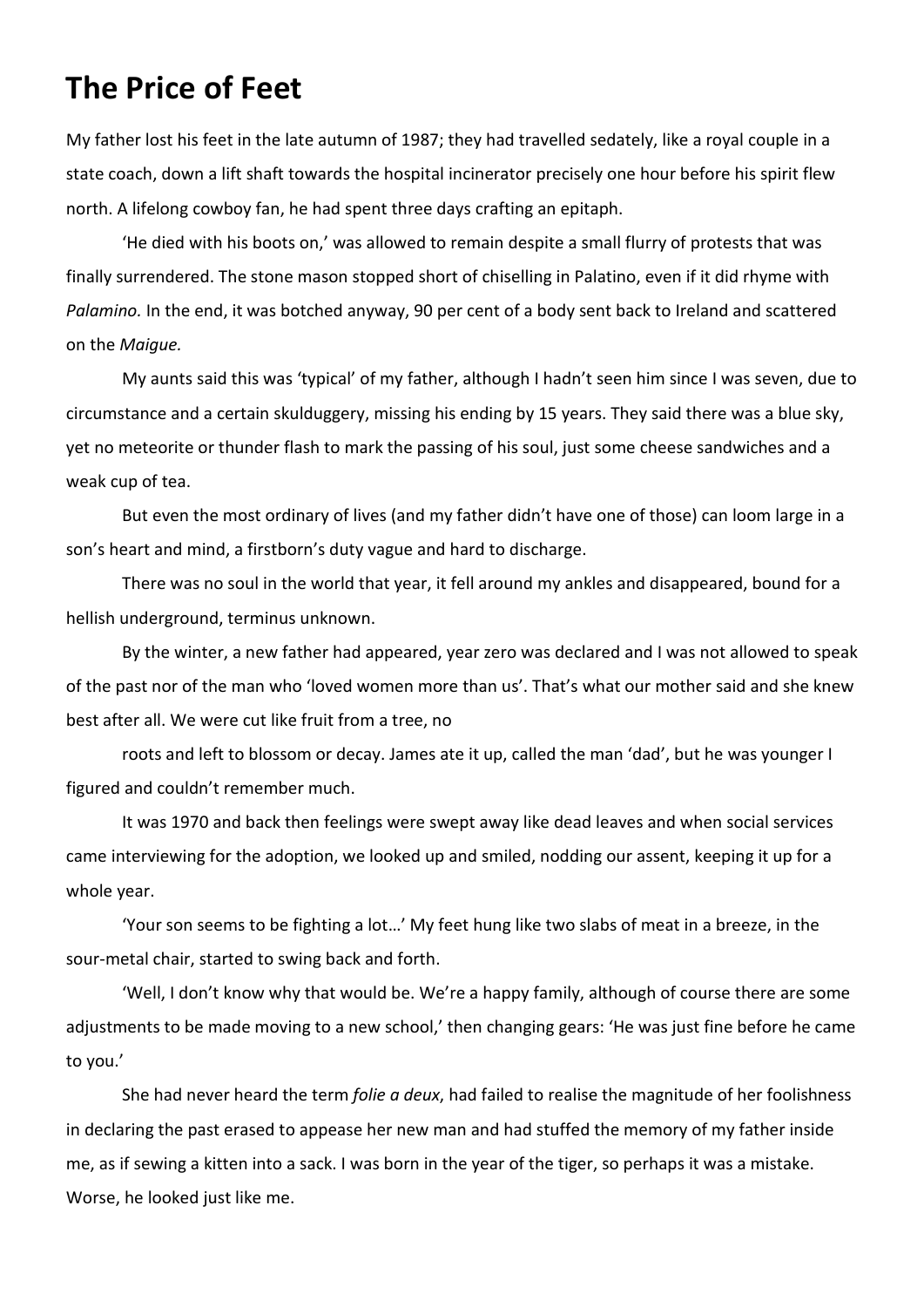Jimmy Greer, the oleaginous bully in my class, catches the first wave. He is picking on Stephen Day, brushes me aside then swings; gold dust, a legacy from art class, falling from his fringe. He is twice as big, a birth mark on his forehead, which supplies the target I need. Is he down? Yes, he is, after a false start, his

layers of fat condensing into a ziggurat, upside down, head first and weighted in my favour, like a Foreman for a young Ali.

I pity him but want to poke his dark heart, smash the pride out of his bragging mouth, but can never supplement calamity with cruelty. Rage would continue to break out of me, but no killer blow, my instinct mainly to awaken those asleep. 'Forgive them Lord, for they know not what they do,' always sticks on me when I am about to pop someone in the mouth. I wish it wouldn't. I did set Suzanne Convery's hair on fire in assembly when I was 14, but didn't know she had on hairspray or what it would do. The evacuation went on past lunch.

In the end, I found it better to turn all that rage inside, pour alcohol down a tube, tear up the wine box and cut open the aluminium bag for the final drops, by 22. Without knowing it, I had decided to die: there was no-one to talk to, no help on hand; grief ballooned like pesticide.

'We just cannot understand you,' one of them held up the school report while the other glared. 'We do everything we can for you and still you don't try…. Look at this, look at this! We are paying a lot of money for this school and how do you repay us? You bloody drink.'

I had, she said, to be grateful to 'dad'; we all did.

*'But, he is not my dad!'* I said.

She had forgotten to mention the affair she had two years after meeting new dad, the affair she had embroiled me in before he found out, before he blamed me. That, above all things, could never be spoken of, its secret inviolable, its pending release threatening to collapse the new family, now a budding corporation. I don't think I ever told James, it just didn't occur. It is hard to explain innocence, its absolute neutrality, or to know the power I had in my hot little hands.

Instead, it jostled in the sack with the angry cat, held back by a ten-year-old's innocence, fear, and loyalty to those who pretended to be adult, shored up with money and shiny careers. But it never did wash. I never did tell her new dad had thumped me in the stomach.

I liked the lover, a countryman in tweeds, all golden curls and gentle ease even though, as she later told me, he broke into the house one day, ransacked her knicker drawer like some afternoon serial killer starting out on a spree. I was packed off to a penfriend near Le Mans when the new father tried to run him over near the post office in his mauve Allegro.